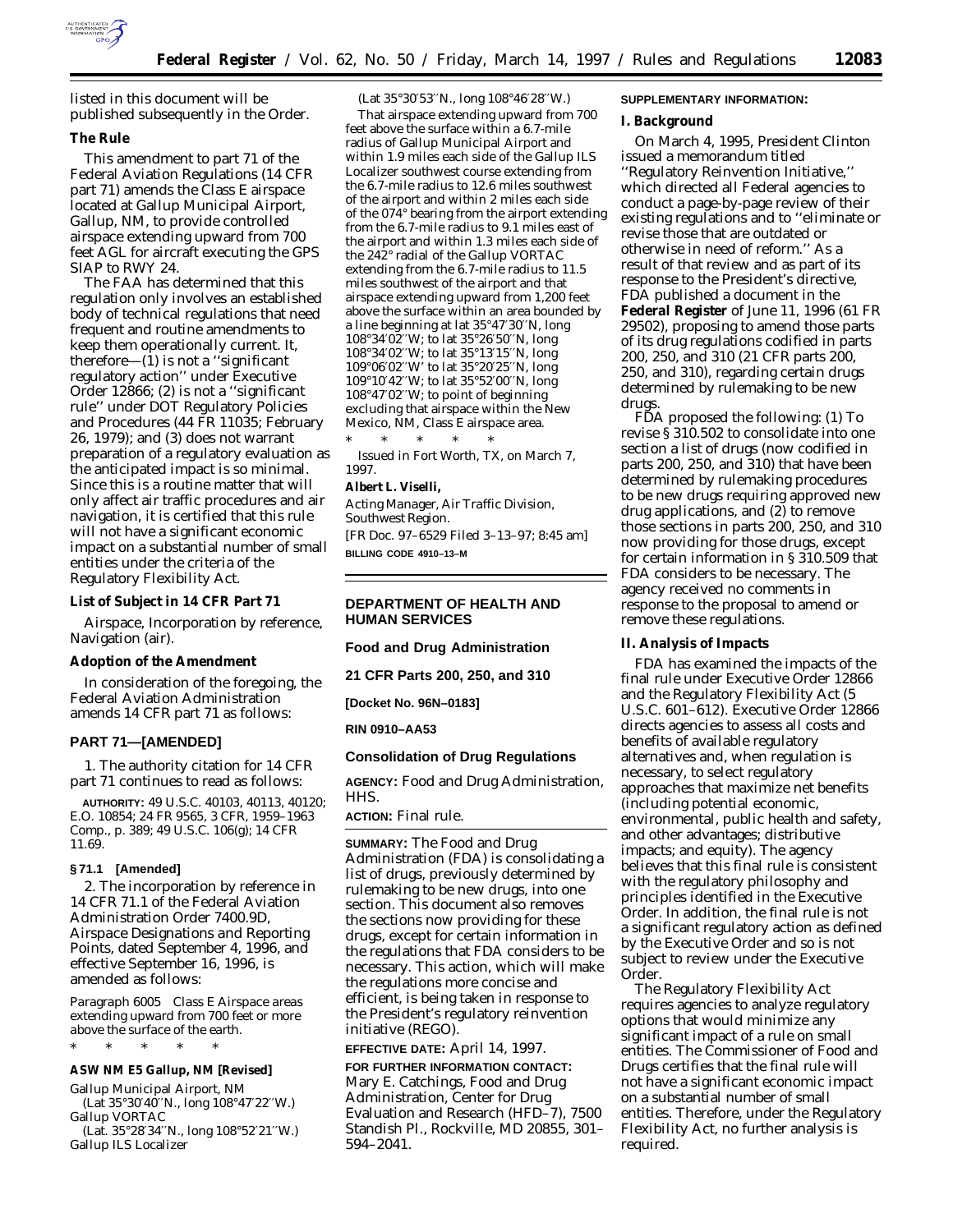**III. Environmental Impact**

The agency has determined under 21 CFR 25.24(a)(8) that this action is of a type that does not individually or cumulatively have a significant effect on the human environment. Therefore, neither an environmental assessment nor an environmental impact statement is required.

**List of Subjects**

*21 CFR Part 200*

Drugs, Prescription drugs.

*21 CFR Part 250*

Drugs.

#### *21 CFR Part 310*

Administrative practice and procedure, Drugs, Labeling, Medical devices, Reporting and recordkeeping requirements.

Therefore, under the Federal Food, Drug, and Cosmetic Act, the Public Health Service Act, and under authority delegated to the Commissioner of Food and Drugs, 21 CFR parts 200, 250, and 310 are amended as follows:

### **PART 200—GENERAL**

1. The authority citation for 21 CFR part 200 continues to read as follows:

**Authority:** Secs. 201, 301, 501, 502, 503, 505, 506, 507, 508, 515, 701, 704, 705 of the Federal Food, Drug, and Cosmetic Act (21 U.S.C. 321, 331, 351, 352, 353, 355, 356, 357, 358, 360e, 371, 374, 375).

#### **Subpart B [Removed]**

2. Subpart B, consisting of §§ 200.30 and 200.31 is removed and reserved.

### **PART 250—SPECIAL REQUIREMENTS FOR SPECIFIC HUMAN DRUGS**

3. The authority citation for 21 CFR part 250 continues to read as follows:

**Authority:** Secs. 201, 306, 402, 502, 503, 505, 601(a), 602(a) and (c), 701, 705(b) of the Federal Food, Drug, and Cosmetic Act (21 U.S.C. 321, 336, 342, 352, 353, 355, 361(a), 362(a) and (c), 371, 375(b)).

### **§ 250.10 [Removed]**

4. Section 250.10 *Oral prenatal drugs containing fluorides intended for human use* is removed.

#### **§ 250.103 [Removed]**

5. Section 250.103 *Thorium dioxide for drug use* is removed.

#### **§ 250.106 [Removed]**

6. Section 250.106 *Cobalt preparations intended for use by man* is removed.

### **PART 310—NEW DRUGS**

7. The authority citation for 21 CFR part 310 continues to read as follows:

**Authority:** Secs. 201, 301, 501, 502, 503, 505, 506, 507, 512–516, 520, 601(a), 701, 704, 705, 721 of the Federal Food, Drug, and Cosmetic Act (21 U.S.C. 321, 331, 351, 352, 353, 355, 356, 357, 360b–360f, 360j, 361(a), 371, 374, 375, 379e); secs. 215, 301, 302(a), 351, 354–360F of the Public Health Service Act (42 U.S.C. 216, 241, 242(a), 262, 263b– 263n).

8. Section 310.502 is revised to read as follows:

#### **§ 310.502 Certain drugs accorded new drug status through rulemaking procedures.**

(a) The drugs listed in this paragraph (a) have been determined by rulemaking procedures to be new drugs within the meaning of section 201(p) of the act. Except as provided in paragraph (b) of this section, an approved new drug application under section 505 of the act and part 314 of this chapter is required for marketing the following drugs:

(1) Aerosol drug products for human use containing 1,1,1-trichloroethane.

(2) Aerosol drug products containing zirconium.

(3) Amphetamines (amphetamine, dextroamphetamine, and their salts, and levamfetamine and its salts) for human use.

(4) Camphorated oil drug products. (5) Certain halogenated salicylanilides (tribromsalan (TBS, 3,4′,5 tribromosalicylanilide), dibromsalan (DBS, 4′, 5-dibromosalicylanilide), metabromsalan (MBS, 3, 5 dibromosalicylanilide), and 3,3′, 4,5′ tetrachlorosalicylanilide (TC–SA)) as an ingredient in drug products.

(6) Chloroform used as an ingredient (active or inactive) in drug products.

(7) Cobalt preparations intended for use by man.

(8) Intrauterine devices for human use for the purpose of contraception that incorporate heavy metals, drugs, or other active substances.

(9) Oral prenatal drugs containing fluorides intended for human use.

(10) Parenteral drug products in plastic containers.

(11) Sterilization of drugs by irradiation.

(12) Sweet spirits of nitre drug products.

(13) Thorium dioxide for drug use.

(14) Timed release dosage forms.

(15) Vinyl chloride as an ingredient, including propellant, in aerosol drug products.

(b) Any drug listed in paragraph (a) of this section, when composed wholly or partly of any antibiotic drug, must be

certified under section 507 of the act or exempted from certification under section 507 of the act for marketing.

#### **§ 310.504 [Removed]**

9. Section 310.504 *Amphetamines (amphetamine, dextroamphetamine, and their salts and levamfetamine and its salts) for human use* is removed.

#### **§ 310.506 [Removed]**

10. Section 310.506 *Use of vinyl chloride as an ingredient, including propellant, of aerosol drug products* is removed.

#### **§ 310.507 [Removed]**

11. Section 310.507 *Aerosol drug products for human use containing 1,1,1-trichloroethane* is removed.

### **§ 310.508 [Removed]**

12. Section 310.508 *Use of certain halogenated salicylanilides as an inactive ingredient in drug products* is removed.

13. Section 310.509 is revised to read as follows:

#### **§ 310.509 Parenteral drug products in plastic containers.**

(a) Any parenteral drug product packaged in a plastic immediate container is not generally recognized as safe and effective, is a new drug within the meaning of section 201(p) of the act, and requires an approved new drug application as a condition for marketing. An ''Investigational New Drug Application'' set forth in part 312 of this chapter is required for clinical investigations designed to obtain evidence of safety and effectiveness.

(b) As used in this section, the term ''large volume parenteral drug product'' means a terminally sterilized aqueous drug product packaged in a single-dose container with a capacity of 100 milliliters or more and intended to be administered or used intravenously in a human.

(c) Until the results of compatibility studies are evaluated, a large volume parenteral drug product for intravenous use in humans that is packaged in a plastic immediate container on or after April 16, 1979, is misbranded unless its labeling contains a warning that includes the following information:

(1) A statement that additives may be incompatible.

(2) A statement that, if additive drugs are introduced into the parenteral system, aseptic techniques should be used and the solution should be thoroughly mixed.